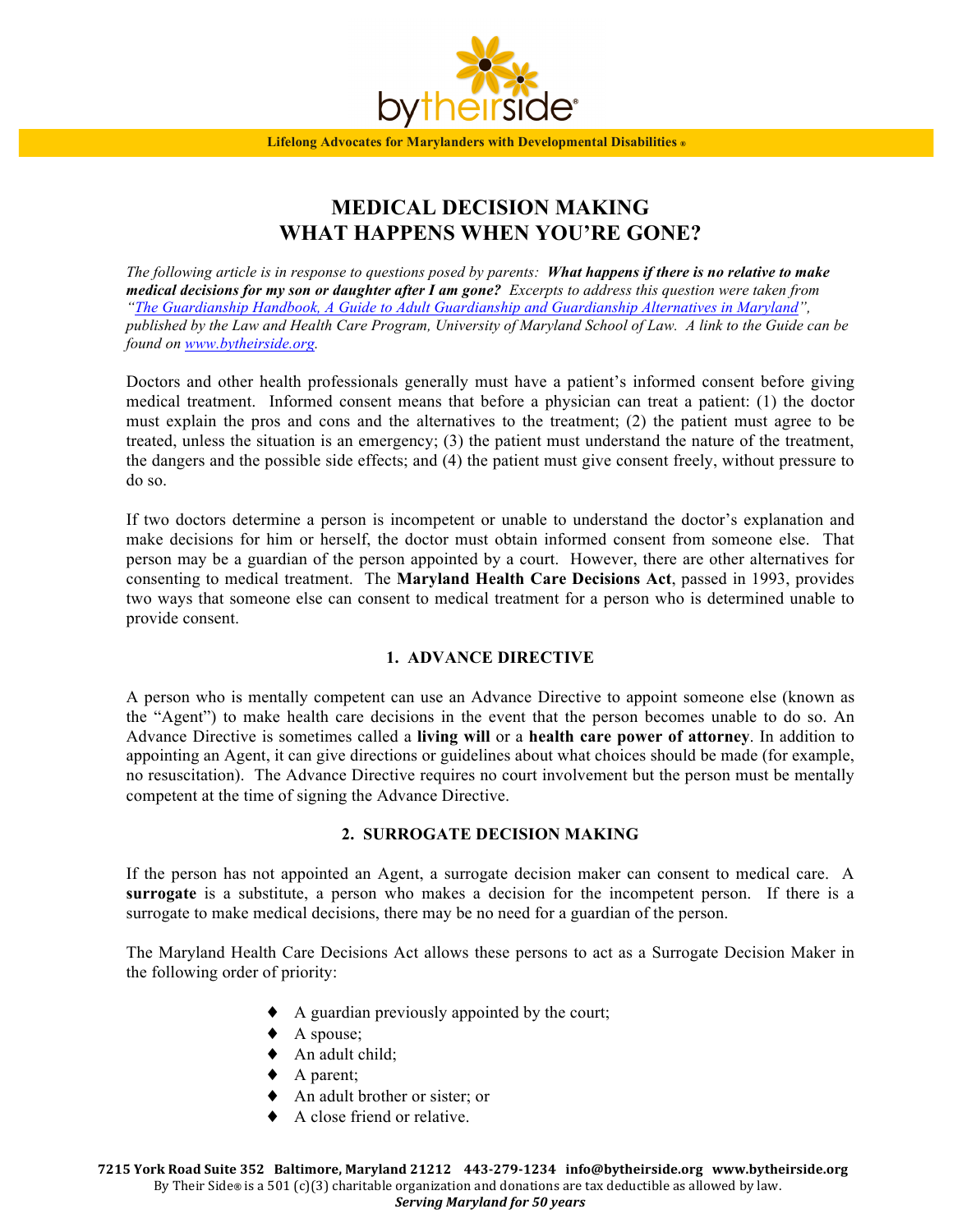A surrogate from the last category (relative or close friend), must sign a statement confirming that the patient's wishes are well known to the surrogate. In the statement, the surrogate should state whether he or she is a relative or close friend of the patient, and give specific information showing that the surrogate is familiar with the patient's activities, health, and personal beliefs. The statement should include such facts as (1) how long he or she has known the patient; (2) how frequently they had contact; and (3) what he or she knows about the patient's beliefs and wishes. The statement is given to the doctor and is placed in the person's medical record. A new statement will be required for each new medical event.

Surrogate decision makers must follow certain guidelines and their decisions must be guided by what the person would have wanted. However, if a person's wishes are totally unknown or unclear, as in the case of someone who has had profound intellectual disability all of his or her life, the surrogate must then decide based on the person's **best interest**. In general, that means that the benefits of treating the person outweigh the burdens of doing so.

There are limitations on surrogates. A surrogate *may not* authorize sterilization or treatment for a mental disorder. In addition, the surrogate *may not* authorize treatment if the patient, even if incompetent, is actively refusing that treatment. An example is refusal of dental treatment. If any of these limitations occur, it would be necessary to ask a court to appoint a guardian to consent to treatment.

## **WHAT ABOUT EMERGENCIES?**

Maryland law allows doctors to give emergency medical treatment to a person deemed incompetent *without consent* if there is a substantial risk of death or immediate and serious bodily harm to the patient, and delay in treatment would be harmful to the patient.

When the situation is not an emergency but urgent, the law provides for the appointment of an **emergency guardian**. This is the case if treatment cannot be delayed for two to three months that it normally takes to appoint a guardian of the person. In some instances, the judge may confer with doctors on the telephone to expedite matters. The court order appointing a temporary guardian lasts for 144 hours or 6 days unless the petitioner asks to extend the order until a permanent guardian can be appointed.

## **WHAT IS A PUBLIC GUARDIAN?**

A public guardian is appointed if there is no family member or friend willing or able to provide surrogate decision making or serve as guardian. In a public guardianship, the director of the local Department of Social Services or the director of the local Agency on Aging is appointed to serve as guardian of the person. Public guardians may only serve as guardian of the person, not as guardian of the property.

In these cases, a staff person from the agency fills the role of the guardian, visiting the disabled person on occasion to determine that his or her needs are met. The public guardian can sign consent forms for medical care and other services. An Adult Public Guardianship Review Board is established in each county of Maryland and the City of Baltimore to review each of the public guardianships twice a year.

## **WHAT SHOULD I DO NOW?**

Now is the time to consider who will assist your son or daughter with future medical decisions. If he or she is able to understand and sign an Advance Directive, consider asking a relative or friend to be the Agent. Make sure the document is properly written and witnessed; legal advice is recommended. We suggest that a copy of the Advance Directive be filed with the service provider and family physician. If